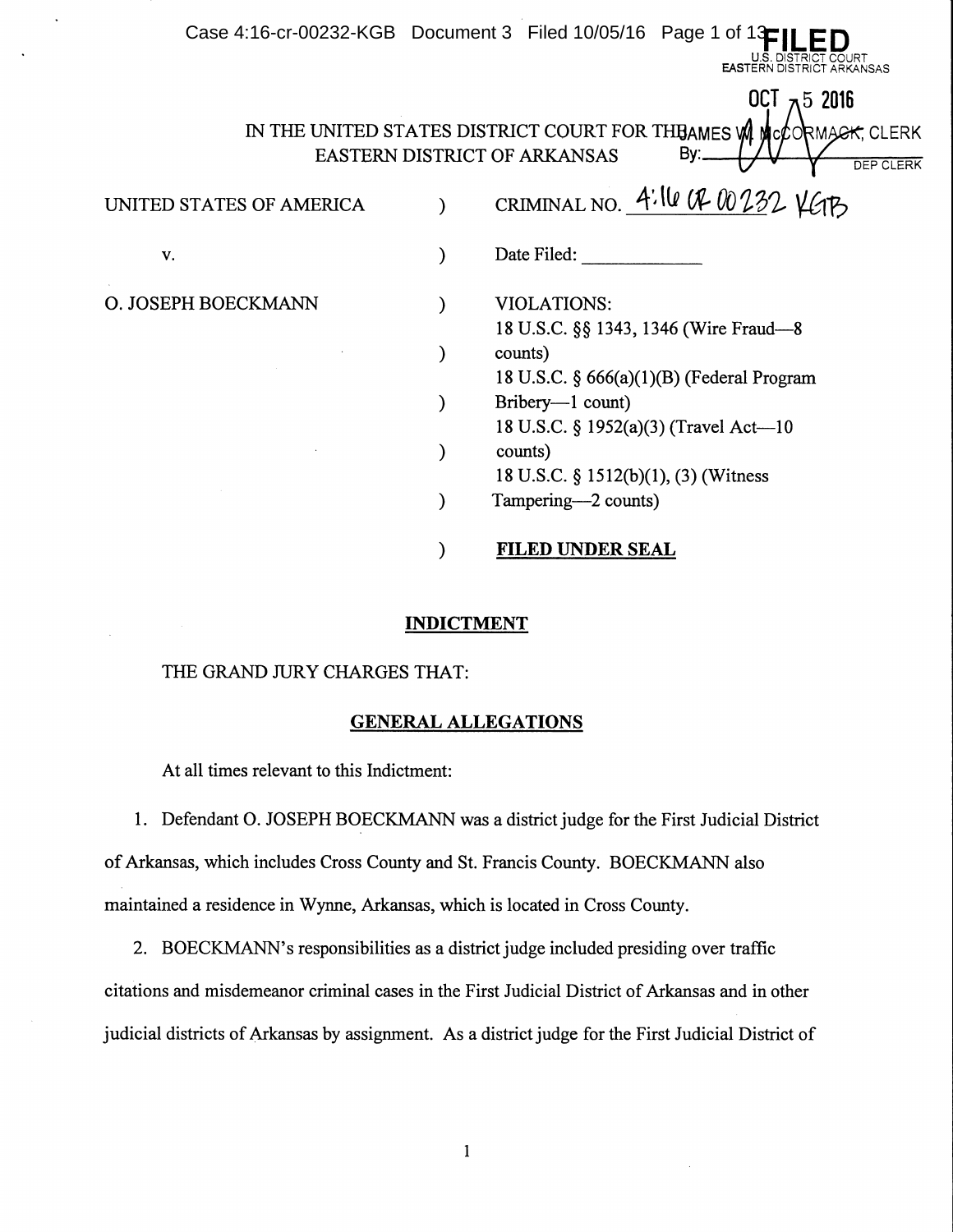Arkansas, BOECKMANN was an agent of the State of Arkansas and he had a fiduciary duty to act in the best interests of the State of Arkansas and its citizens.

3. In the cases over which BOECKMANN presided as an Arkansas district judge, an individual who received a traffic ticket or a misdemeanor criminal citation was subject to an initial assessment of the amount of money the individual would have to pay in the event of an adjudication of guilty or no contest. That initial assessment would include a fine plus fees and costs.

4. In the event of a guilty or no contest adjudication, the money received from fines, fees, and costs would be disbursed to the city and/or county in which the case arose, the court in which the case was brought, and in some cases the State of Arkansas.

5. In the event of an adjudication of not guilty or dismissal, the individual would not pay any fines, fees, or costs.

6. In or around 2012, Person A, an individual whose identity is known to the grand jury, appeared before BOECKMANN as a criminal defendant charged with possession of marijuana. At the time Person A appeared before BOECKMANN, Person A was approximately 18 years old.

7. In or around 2013, Person B, an individual whose identity is known to the grand jury, appeared before BOECKMANN for a traffic citation. At the time Person B appeared before BOECKMANN, Person B was approximately 20 years old.

8. In or around 2013, Person C, an individual whose identity is known to the grand jury, appeared before BOECKMANN for a traffic citation. At the time Person C appeared before BOECKMANN, Person C was approximately 20 years old.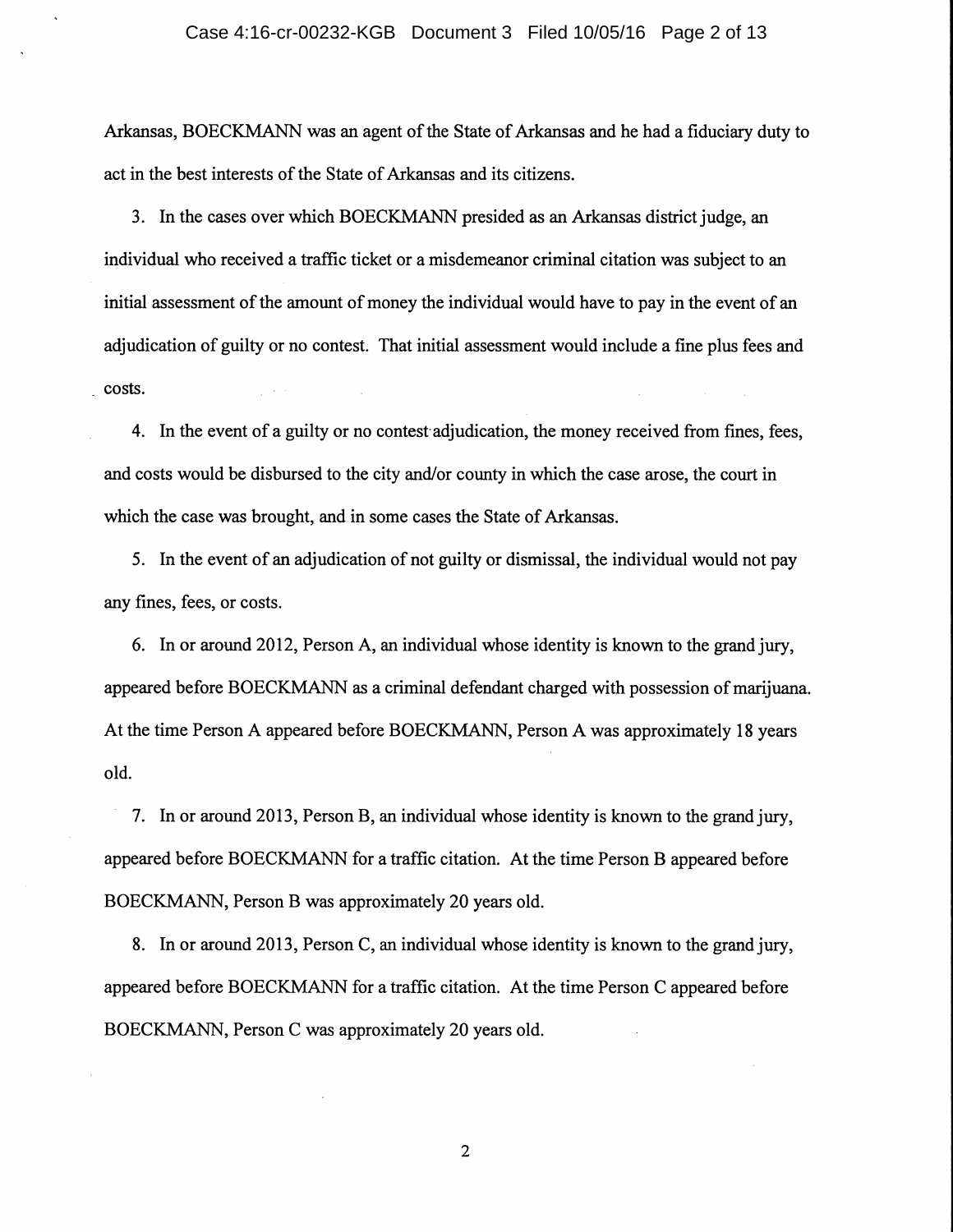9. Between in or around 2009 and in or around 2015, Person D, an individual whose identity is known to the grand jury, appeared before BOECKMANN for several traffic citations and misdemeanor criminal offenses. At the time Person D first appeared before BOECKMANN, Person D was approximately 19 years old.

10. In or around 2014, Person E, an individual whose identity is known to the grand jury, appeared before BOECKMANN for a traffic citation. At the time Person E appeared before BOECKMANN, Person E was approximately 22 years old and a resident of Memphis, Tennessee.

11. In or around 2014, Person F, an individual whose identity is known to the grand jury, appeared before BOECKMANN for a traffic citation. At the time Person F appeared before BOECKMANN, Person F was approximately 16 years old.

· 12. In or around 2014, Person G, an individual whose identity is known to the grand jury, appeared before BOECKMANN for a traffic citation. At the time Person G appeared before BOECKMANN, Person G was approximately 17 years old and a resident of Millington, Tennessee.

13. In or around 2015, Person H, an individual whose identity is known to the grand jury, appeared before BOECKMANN as a criminal defendant charged with possession of marijuana. At the time Person H appeared before BOECKMANN, Person H was approximately 20 years old.

14. Between in or around 2011 and in or around 2015, Person I appeared before BOECKMANN for several traffic citations and at least one misdemeanor criminal charge.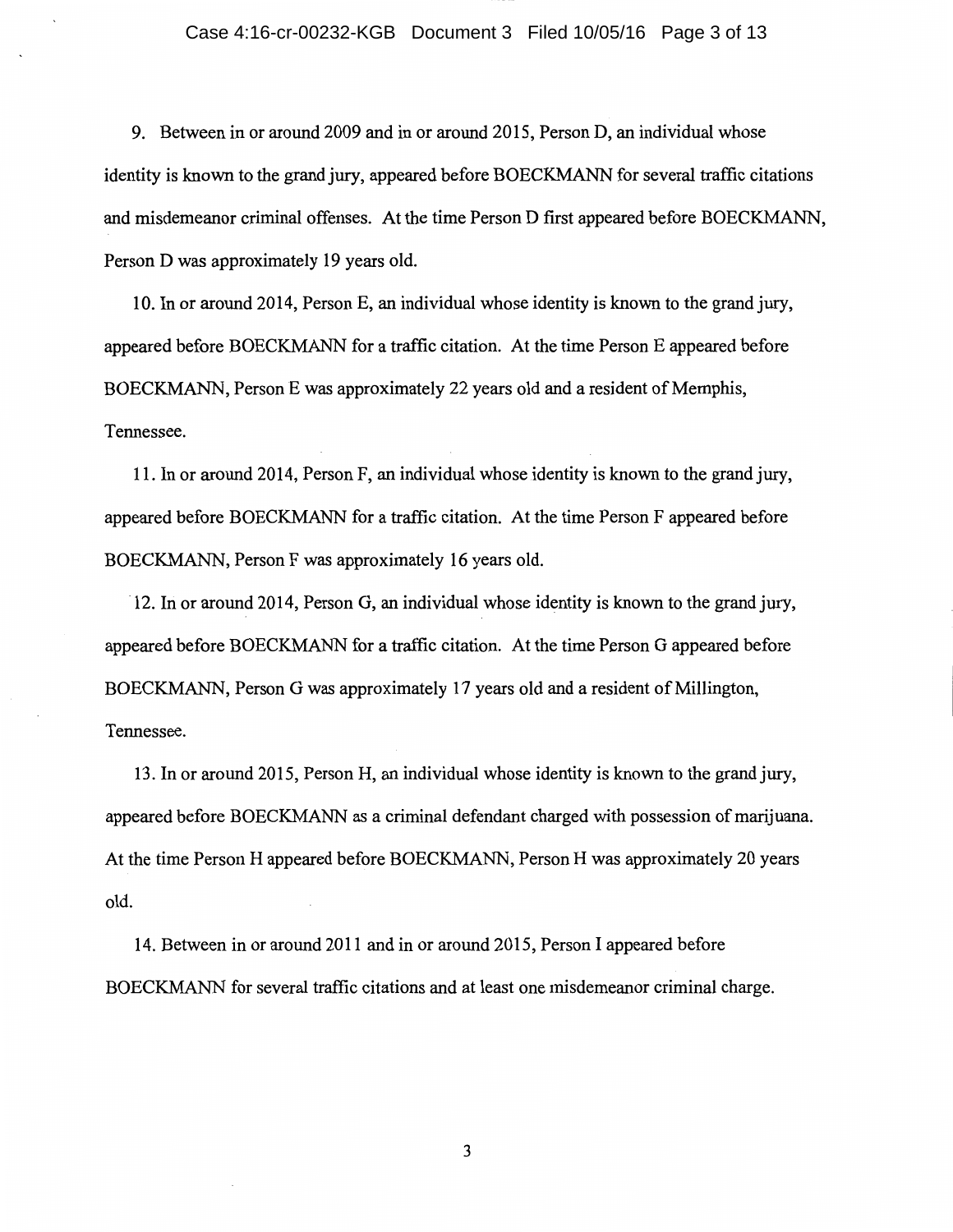# COUNTS 1-8 (Wire Fraud and Honest Services Wire Fraud)

# THE GRAND JURY FURTHER CHARGES THAT:

15. The allegations contained in paragraphs 1 through 14 of this Indictment are re-alleged as if fully set forth herein.

16. From in or around 2010 to in or around 2015, in the Eastern District of Arkansas and elsewhere, the defendant,

## 0. JOSEPH BOECKMANN,

devised, and intended to devise, a scheme and artifice to defraud and to deprive the State of Arkansas and its citizens of their intangible right to the honest services of BOECKMANN through bribery, and to defraud and to deprive Cross County, St. Francis County, Crittenden County, the City of Wynne, the City of Parkin, the City of West Memphis, the State of Arkansas, and the Arkansas courts, of money and property by means of false and fraudulent pretenses, representations, and promises.

### Purpose of the Scheme

17. It was a purpose of BOECKMANN's scheme and artifice to defraud for BOECKMANN to benefit himself by corruptly using his official position as an Arkansas district judge to obtain personal services, sexual contact, and the opportunity to view and to photograph in compromising positions persons who appeared before him in traffic and misdemeanor criminal cases in exchange for dismissing the cases.

. 18. It was a purpose of BOECKMANN' s scheme and artifice to defraud for BOECKMANN to deprive Cross County, St. Francis County, Crittenden County, the City of Wynne, the City of Parkin, the City of West Memphis, the State of Arkansas, and the Arkansas courts of fines, fees,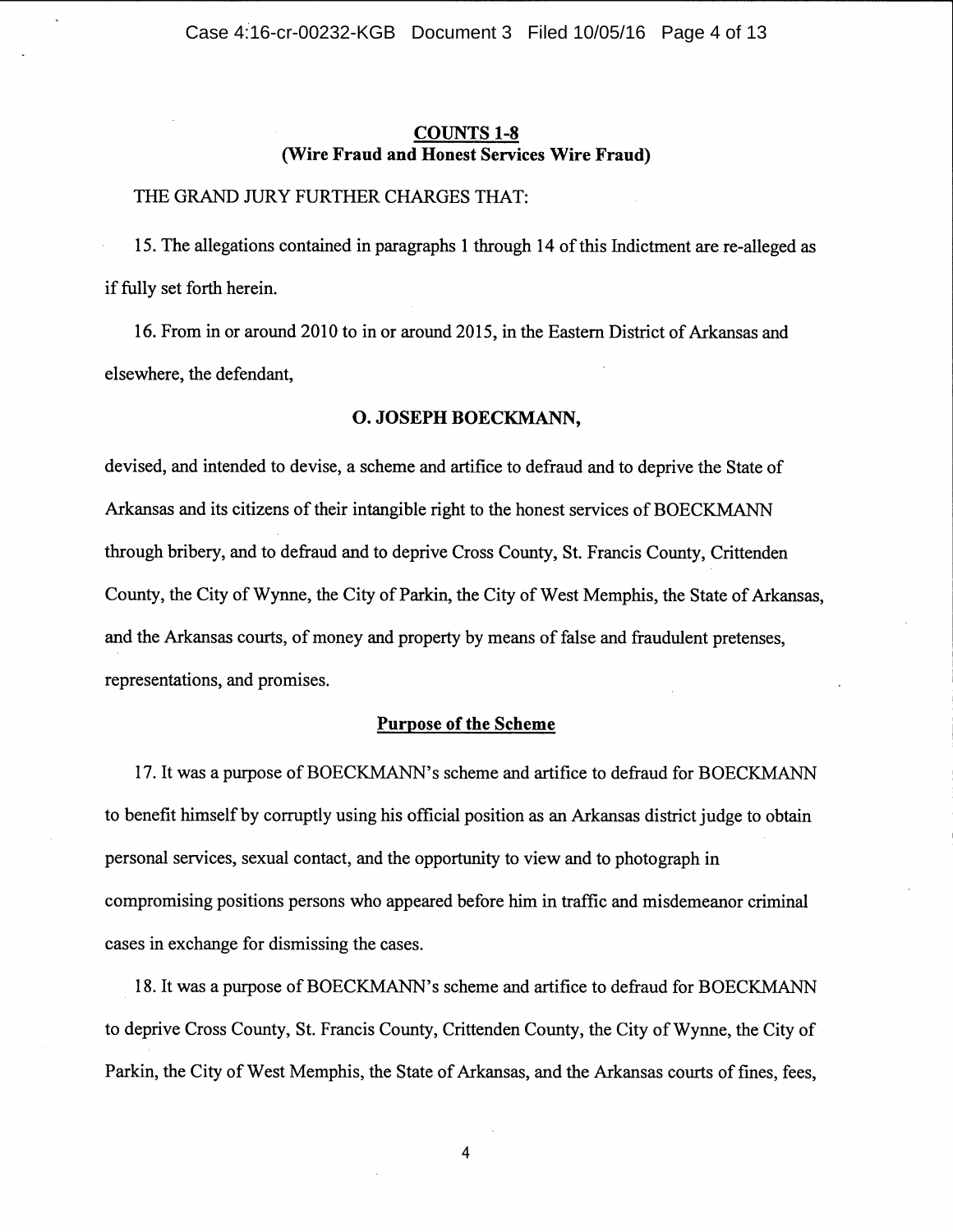and costs to which they were entitled by wrongfully dismissing cases of defendants who would · otherwise have been required to pay such fines, fees, and costs.

19. It was a purpose of BOECKMANN' s scheme and artifice to defraud for BOECKMANN to conceal his unlawful conduct by, among other things, encouraging the defendants whose cases he had wrongfully dismissed not to tell anyone about the disposition of their cases, falsifying court paperwork, and attempting to threaten and bribe witnesses against him in this matter.

### **Manner and Means**

The manner and means by which BOECKMANN carried out the scheme and artifice to defraud included, but were not limited to, the following:

20. BOECKMANN used his status as an Arkansas district judge and his authority over Persons A through I as parties appearing before him to impose improper "community service" sentences on Persons A through I for BOECKMANN's own personal benefit while depriving the cities, counties, courts, and the state of money to which they were otherwise\_entitled in the form of fines, fees, and costs.

21. In particular, in the cases of Persons A, B, C, E, F, G, and H, as well as other similarly situated individuals, when each individual's case was called, BOECKMANN would instruct that individual to wait until the court session ended so that BOECKMANN could speak with that individual alone. When the court session ended, BOECKMANN would call that individual up to the bench and explain to that individual that BOECKMANN would dismiss that individual's case ifthat individual would perform "community service." In most instances, BOECKMANN would then provide the individual with his personal telephone number and tell the individual to call that number to arrange the community service.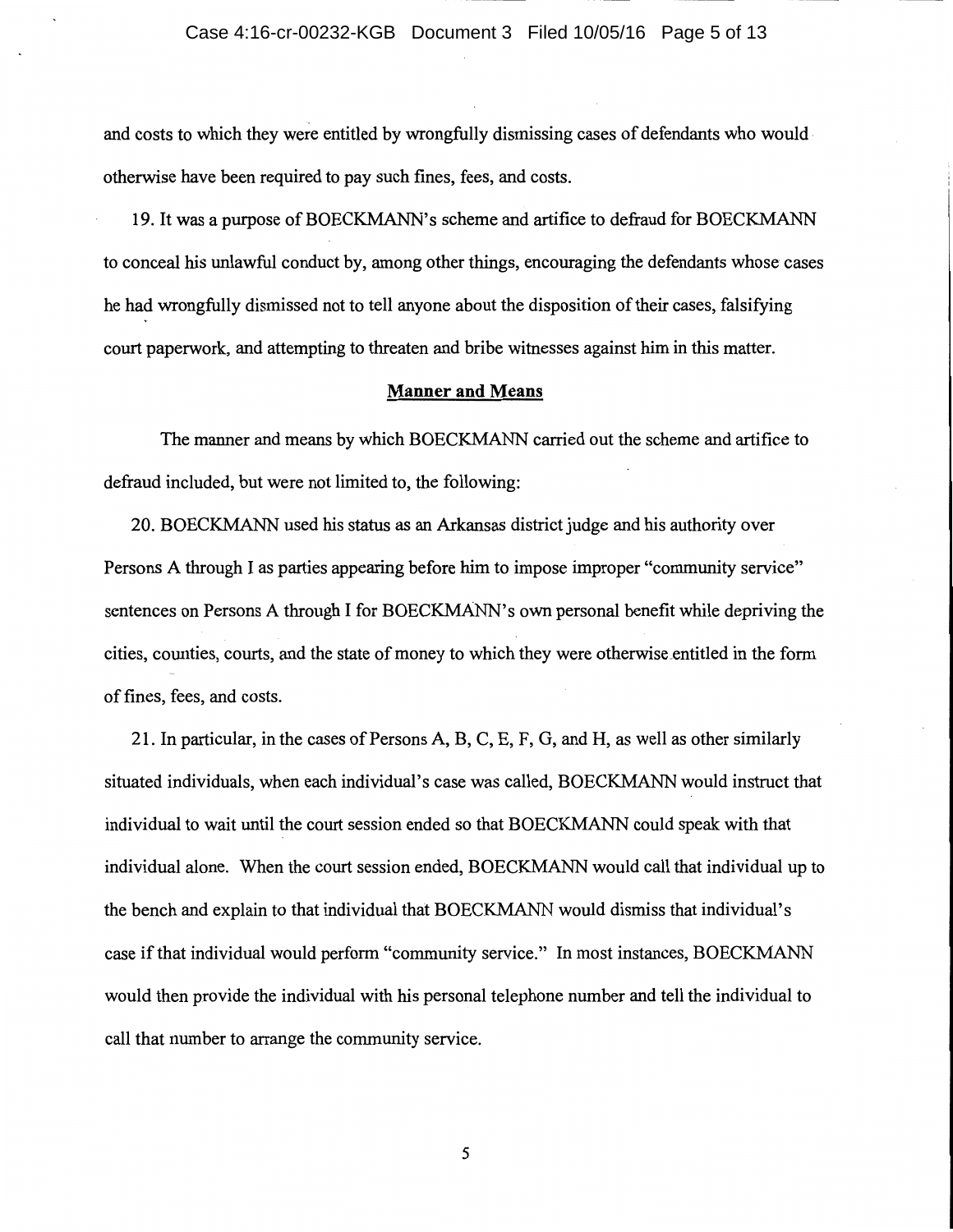22. BOECKMANN would either instruct the individual to collect aluminum cans or litter from the ground on his own and bring the cans or litter to BOECKMANN's house, or BOECKMANN would instruct the individual to come to BOECKMANN's house, at which point BOECKMANN would arrange for the individual to go with BOECKMANN to a location to pick up aluminum cans or litter.

23. In either event, BOECKMANN, under the pretense of documenting the individual's "community service," would photograph Persons A, B, C, E, F, G, and H with the cans or litter. In the cases of Persons A, B, C, E, F, and H, those photographs were taken while the individuals were posed in compromising positions.

24. In the case of Person D, on one occasion; BOECKMANN offered Person D the option to have his case dismissed for "community service" by performing labor at BOECKMANN's personal residence. On other occasions, BOECKMANN offered Person D the option to have his case dismissed for "community service" by being photographed naked or while masturbating or by being paddled on his bare buttocks by BOECKMANN.

25. In the case of Person I, BOECKMANN offered Person I the option to have cases dismissed for "community service" by being photographed naked or by being paddled on his bare buttocks by BOECKMANN.

26. These "community service" activities were arranged by BOECKMANN personally and were not conducted under the auspices of the Arkansas court clerks or any non-profit or charitable organization.

27. Once BOECKMANN finished photographing or paddling the individual, or once the individual completed his labor at BOECKMANN's personal residence, BOECKMANN would declare the "community service" complete and dismiss the individual's case, relieving the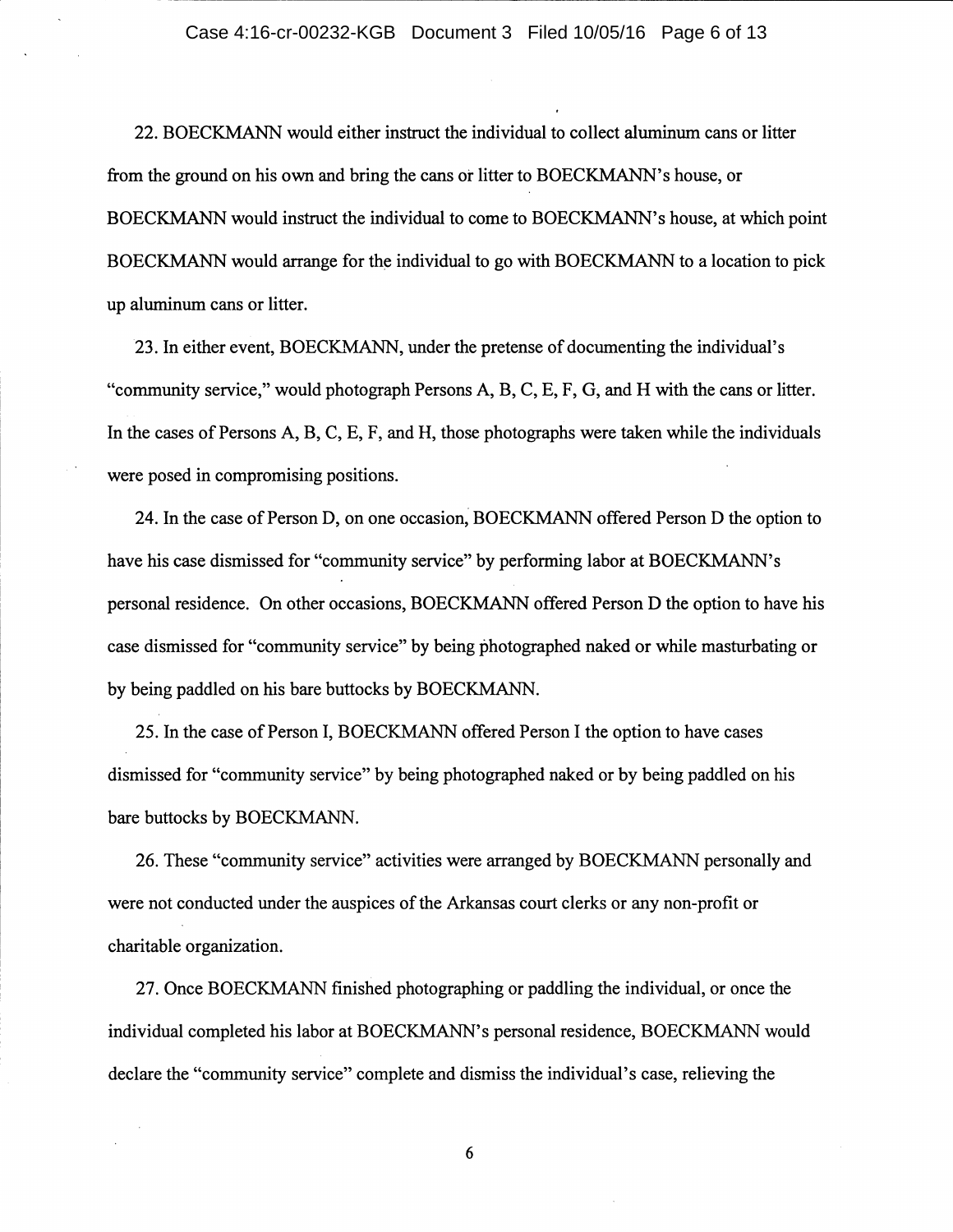#### Case 4:16-cr-00232-KGB Document 3 Filed 10/05/16 Page 7 of 13

individual of the obligation to pay fines, fees, and costs that would have otherwise gone to the relevant county, city, and court and in some cases to the State of Arkansas.

28. To effectuate and to conceal this scheme, BOECKMANN made and caused to be made false and fraudulent representations regarding the disposition of the cases of Persons A through I. Those false and fraudulent representations were reflected in the docket sheets and other court documents related to the cases of Persons A through I stating that the cases had been dismissed by reason of"community service." In fact, the actions performed by Persons A through I at BOECKMANN's direction were not performed for the purpose of "community service," but rather for BOECKMANN's personal benefit.

29. In a further effort to conceal the scheme, BOECKMANN instructed several of the individuals not to tell anyone about the "community service" sentence that BOECKMANN had imposed on them.

30. In a further effort to conceal the scheme, BOECKMANN instructed Person J to delete incriminating photographs from his computer.

31. In a further effort to conceal the scheme, BOECKMANN attempted to bribe Person D and to bribe and threaten Person J to provide false information to investigators regarding BOECKMANN's conduct.

### Use of Interstate Wires To Execute the Scheme

32. On or about the dates listed below, in the Eastern District of Arkansas and elsewhere, BOECKMANN, for the purpose of executing the above-described scheme and artifice to defraud and to deprive the State of Arkansas and its citizens of their intangible right to the honest services of BOECKMANN through bribery, and to defraud and to deprive Cross County, St. Francis County, Crittenden County, the City of Wynne, the City of Parkin, the City of West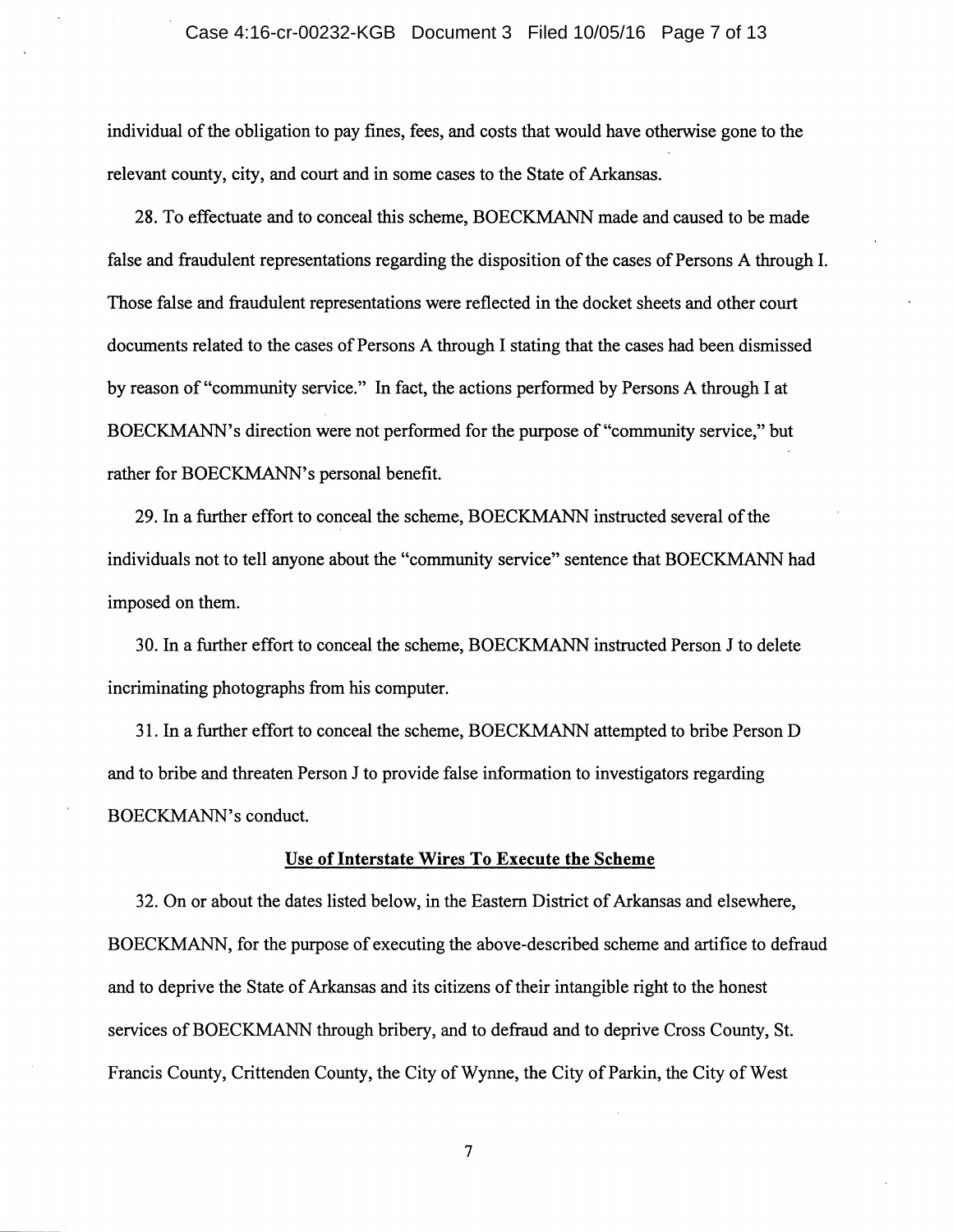# Case 4:16-cr-00232-KGB Document 3 Filed 10/05/16 Page 8 of 13

Memphis, the State of Arkansas, and the Arkansas courts, of money and property by means of false and fraudulent pretenses, representations, and promises, knowingly transmitted and caused to be transmitted by means of wires in interstate commerce, the following writings, signs, and signals:

| Count          | Date         | <b>Description</b>                      |
|----------------|--------------|-----------------------------------------|
|                | Nov. 1, 2014 | Interstate phone call between BOECKMANN |
|                |              | in Arkansas and Person G in Tennessee.  |
| $\overline{2}$ | Nov. 2, 2014 | Interstate phone call between BOECKMANN |
|                |              | in Arkansas and Person G in Tennessee.  |
| 3              | Nov. 2, 2014 | Text message between BOECKMANN and      |
|                |              | Person G.                               |
| $\overline{4}$ | Nov. 3, 2014 | Interstate phone call between BOECKMANN |
|                |              | in Arkansas and Person G in Tennessee.  |
| 5              | Nov. 3, 2014 | Interstate phone call between BOECKMANN |
|                |              | in Arkansas and Person E in Tennessee.  |
| 6              | Nov. 3, 2014 | Text messages between BOECKMANN and     |
|                |              | Person G.                               |
| $\overline{7}$ | May 26, 2015 | Text message between BOECKMANN and      |
|                |              | Person H                                |
| 8              | May 27, 2015 | Text message between BOECKMANN and      |
|                |              | Person H                                |

In violation of Title 18, United States Code, Sections 1343 and 1346.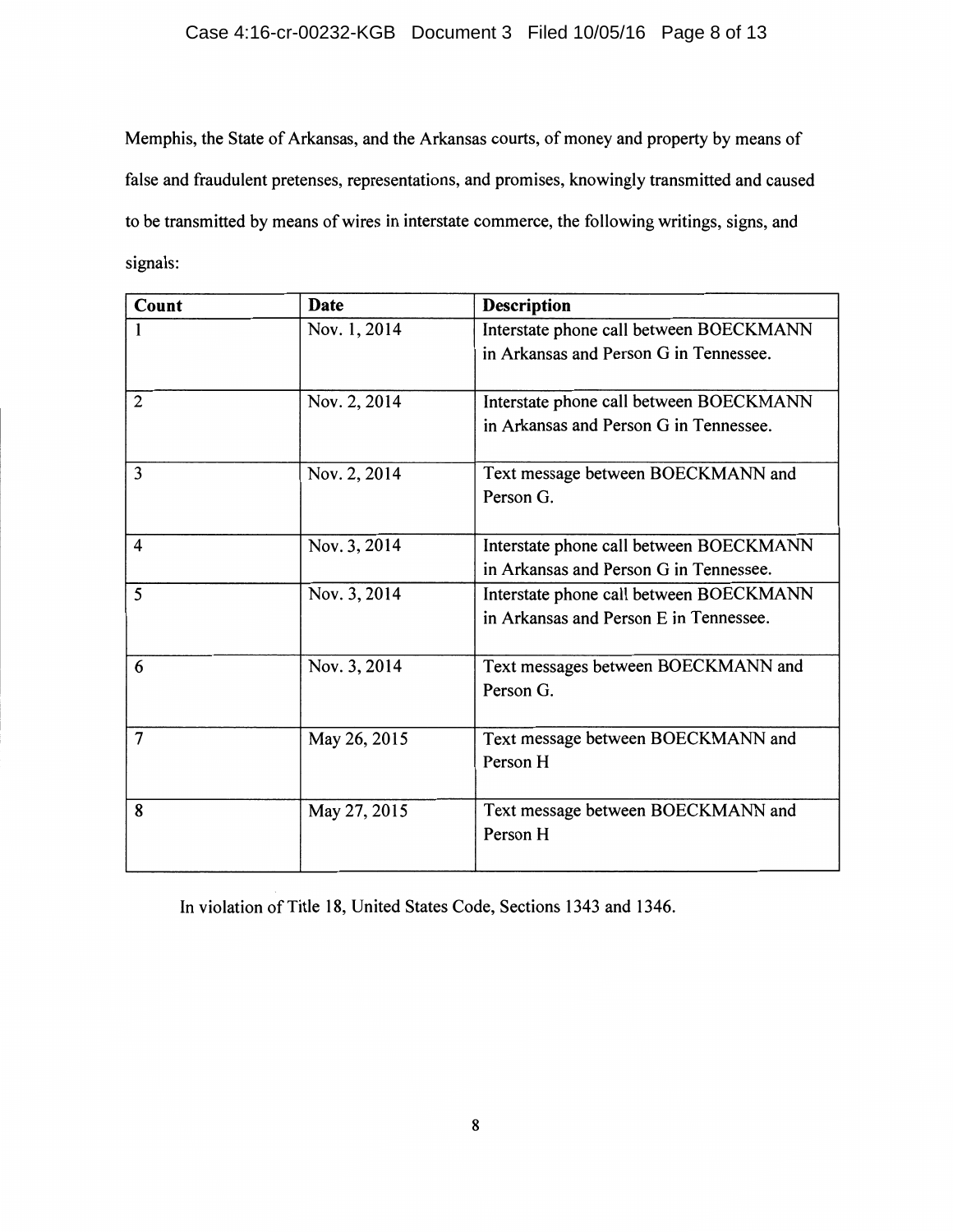# **COUNT9 (Federal Program Bribery)**

33. Paragraphs **1** through 31 of this Indictment are re-alleged as if fully set forth herein.

34. From in or about June 2014 to in or about June 2015, in the Eastern District of Arkansas and elsewhere, the defendant,

## **0. JOSEPH BOECKMANN,**

did corruptly solicit and demand for his own benefit, and accepted and agreed to accept, things of value from Persons D, E, F, G, and H, that is, the opportunity to view and to photograph or to attempt to photograph Persons D, E, F, G, and Hin compromising positions, intending to be influenced and rewarded in connection with a business, transaction, and series of transactions of the State of Arkansas, valued at \$5,000 or more, that is, the traffic and criminal matters of Persons D, E, F, G, and H, and during that same one-year period the State of Arkansas received benefits in excess of \$10,000 under a Federal program involving a grant, contract, subsidy, loan, guarantee, insurance, or other form of Federal assistance.

In violation of Title 18, United States Code, Section 666(a)(1)(B).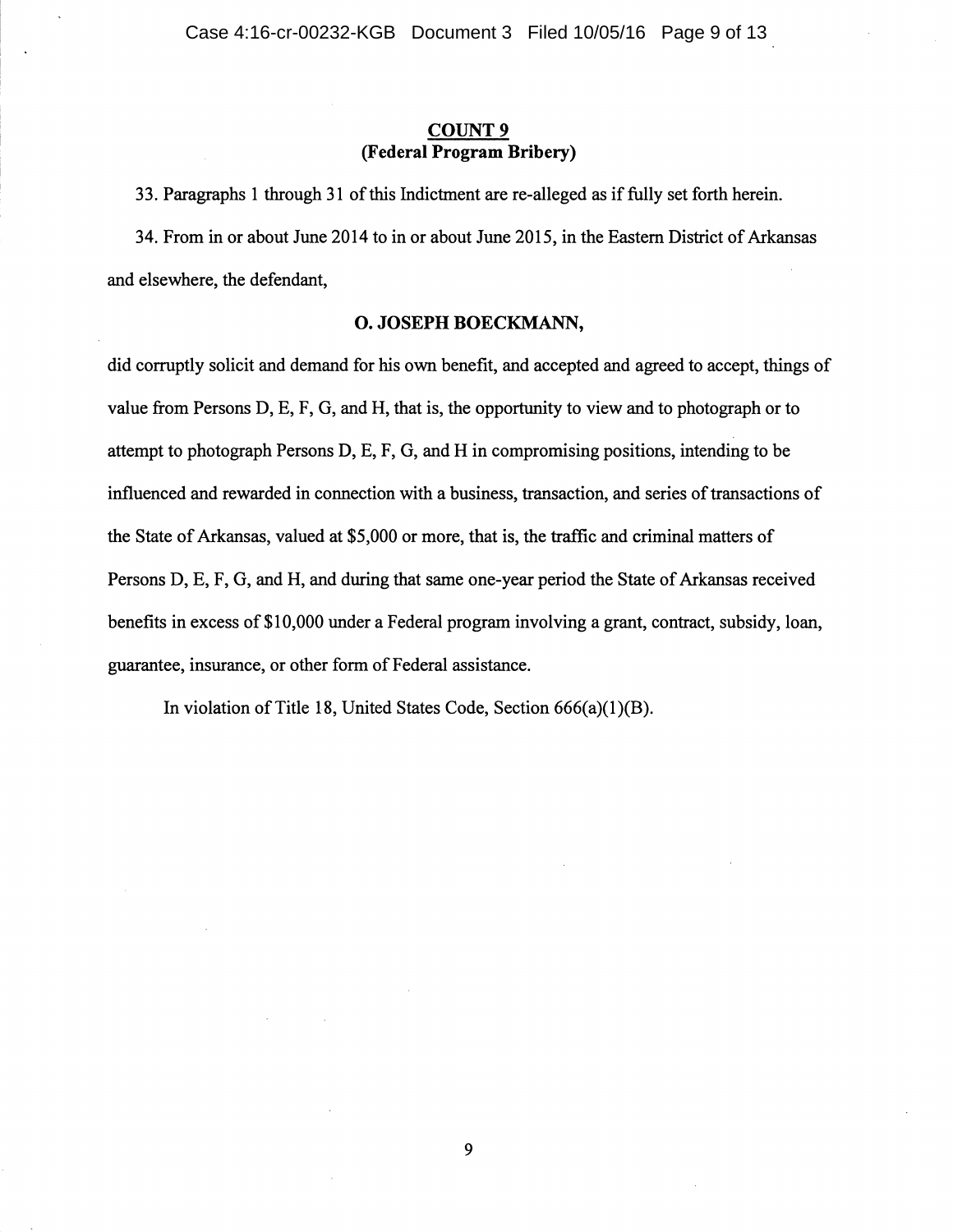# COUNTS 10-19 (Travel Act)

3 5. Paragraphs 1 through 31 of this Indictment are re-alleged as if fully set forth herein.

36. From in or about 2012 to in or about 2015, in the Eastern District of Arkansas and elsewhere, the defendant,

# 0. JOSEPH BOECKMANN,

knowingly and willfully did use and cause to be used a facility in interstate and foreign commerce, and did cause others to travel in interstate and foreign commerce, with the intent to promote, manage, establish, carry on, and facilitate the promotion, management, establishment, and carrying on of an unlawful activity, namely, bribery, contrary to Ark. Stat. Ann.§ 5-52-101, and thereafter performed and attempted to perform such promotion, management, establishment, carrying on, and facilitation of the promotion, management, establishment and carrying on of the above unlawful activity:

| Count | Date (on or about) | <b>Facility in Interstate and Foreign Commerce</b>                                              |
|-------|--------------------|-------------------------------------------------------------------------------------------------|
| 10    | Dec. 11, 2012      | Telephone call between BOECKMANN and Person A                                                   |
| 11    | Oct. 26, 2013      | Telephone call between BOECKMANN and Person B                                                   |
| 12    | Nov. 1, 2014       | Telephone call between BOECKMANN and Person G                                                   |
| 13    | Nov. 2, 2014       | Telephone call between BOECKMANN and Person G                                                   |
| 14    | Nov. 3, 2014       | Telephone call between BOECKMANN and Person G                                                   |
| 15    | Nov. 2014          | Causing Person G to travel in interstate and foreign<br>commerce between Tennessee and Arkansas |
| 16    | Nov. 4, 2014       | Telephone call between BOECKMANN and Person E                                                   |
| 17    | Nov. 2014          | Causing Person E to travel in interstate and foreign<br>commerce between Tennessee and Arkansas |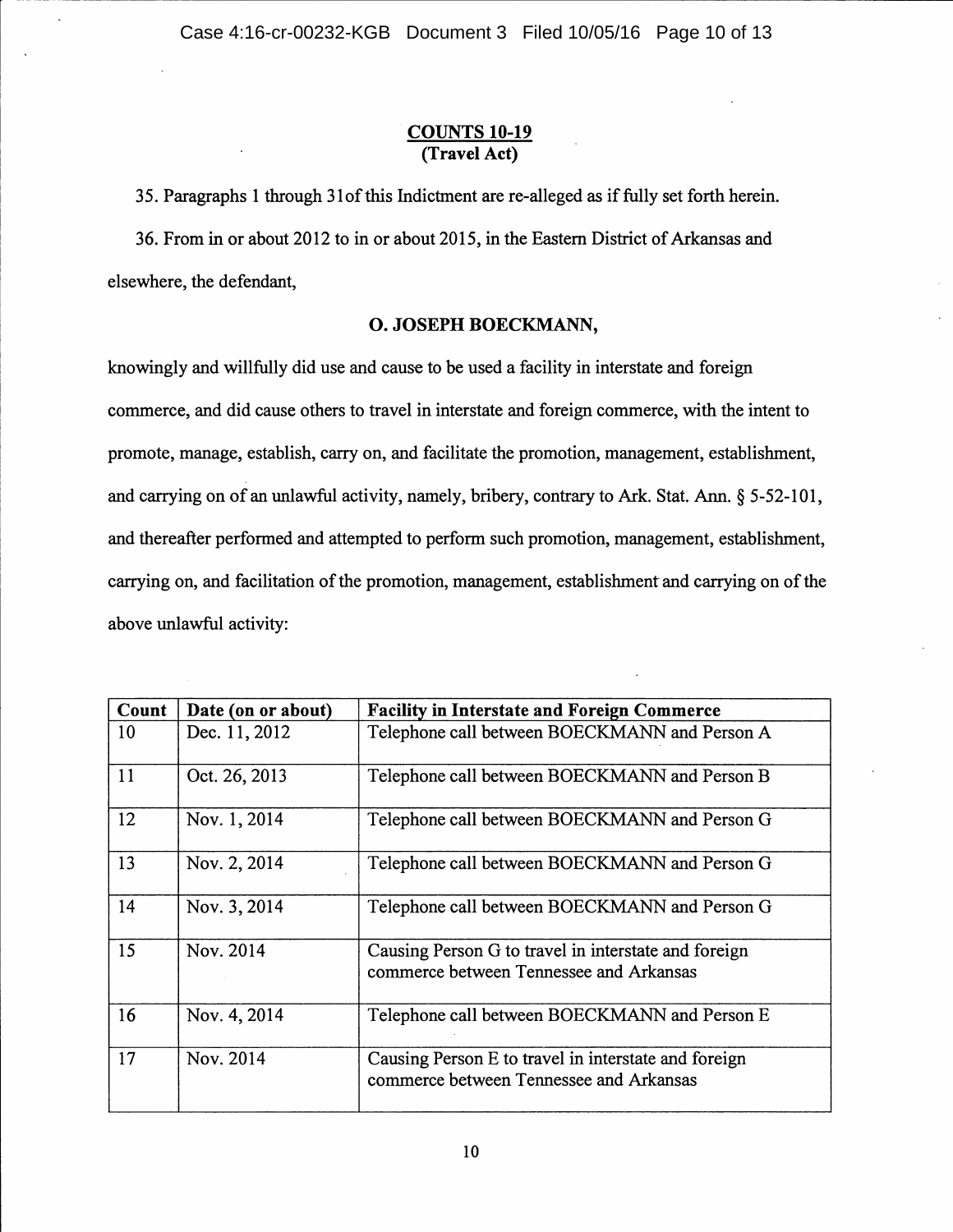| 18 | May 25, 2015 | Telephone call between BOECKMANN and Person H |
|----|--------------|-----------------------------------------------|
| 19 | May 26, 2015 | Telephone call between BOECKMANN and Person H |

In violation of Title 18, United States Code, Section 1952(a)(3).

 $\mathcal{A}$ 

 $\bar{\epsilon}$ 

 $\bar{z}$ 

 $\sim$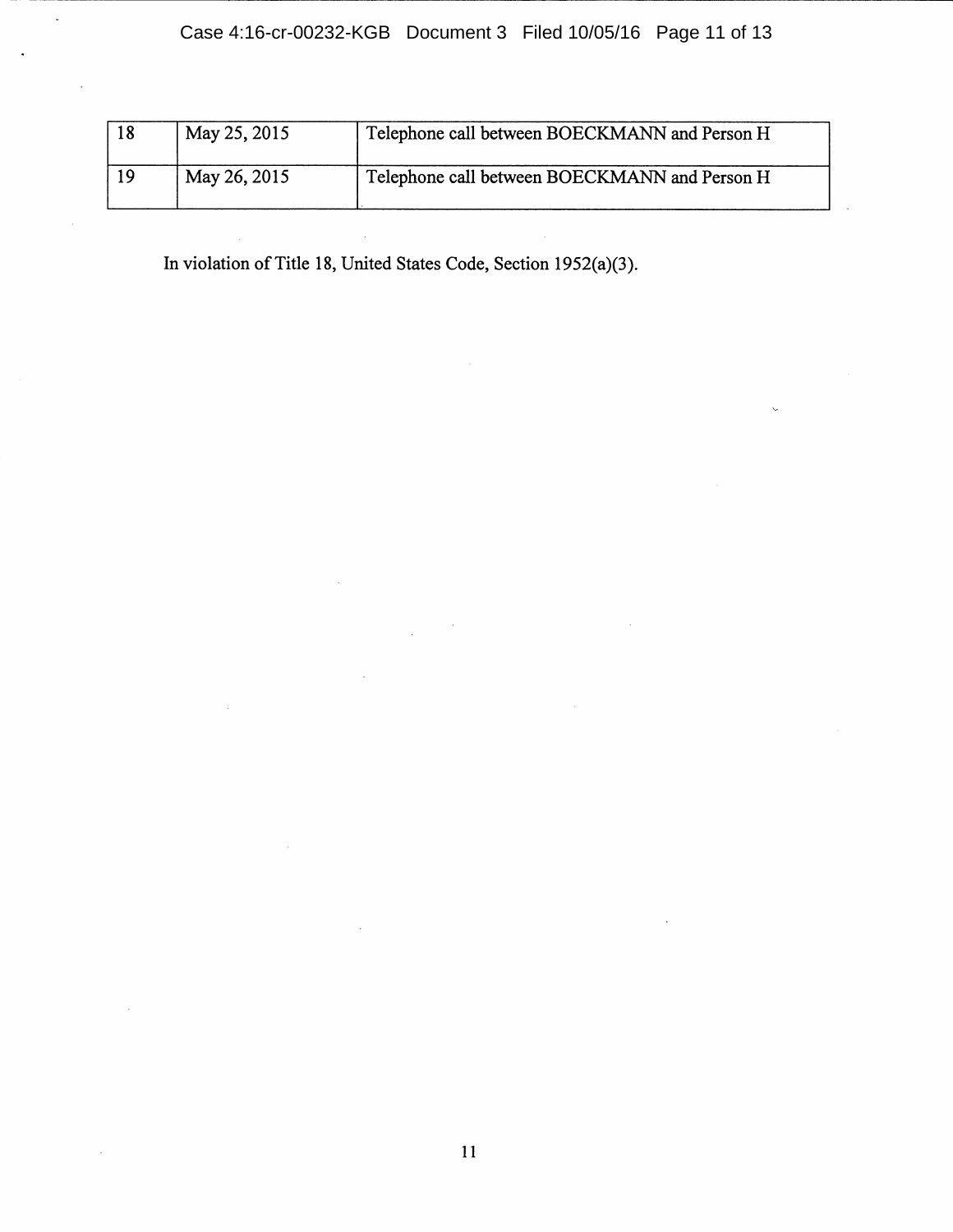# **COUNT20 (Witness Tampering)**

3 7. Paragraphs **1** through 31 of this Indictment are re-alleged as if fully set forth herein.

38. From in or about October 2015 to in or about November 2015, in the Eastern District of Arkansas and elsewhere, the defendant,

## **0. JOSEPH BOECKMANN,**

used intimidation, threatened, and corruptly persuaded another person, and attempted to do so, with the intent to influence, delay, and prevent the testimony of a person in an official proceeding, and with the intent to hinder, delay and prevent the communication to a law enforcement officer of information relating to the commission or possible commission of a Federal offense, to wit, BOECKMANN directed another person to intimidate, threaten, and corruptly persuade and attempt to intimidate, threaten, and corruptly persuade Person J with the intent to influence, delay, and prevent the testimony of Person J in a federal grand jury investigation, and with the intent to hinder, delay, and prevent the communication by Person J to a law enforcement officer of information relating to the possible commission of a Federal offense by BOECKMANN.

In violation of Title 18, United States Code, Section 1512(b)(l), (3).